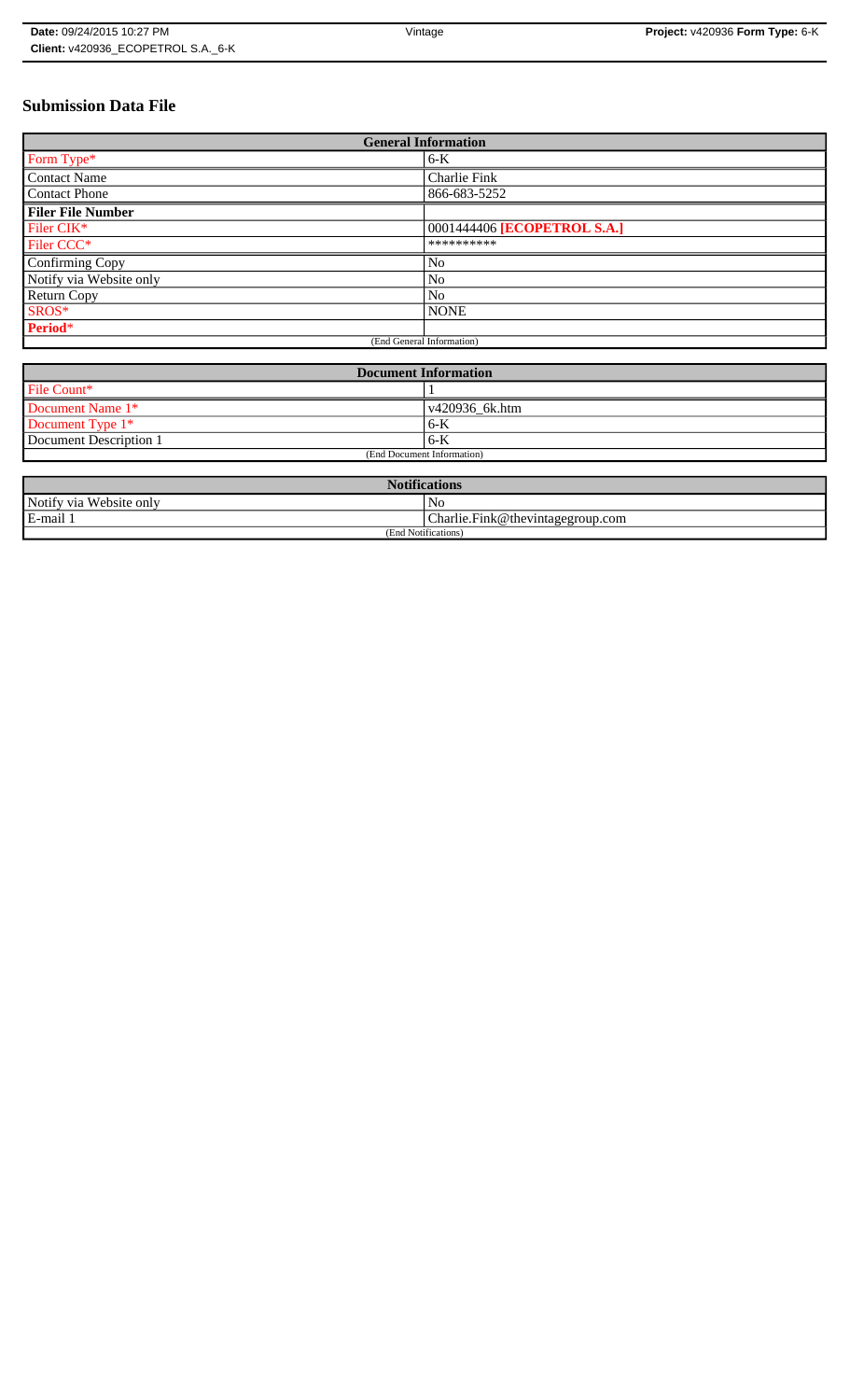#### **UNITED STATES SECURITIES AND EXCHANGE COMMISSION Washington, D.C. 20549**

### **FORM 6-K**

#### **REPORT OF FOREIGN PRIVATE ISSUER PURSUANT TO RULE 13a-16 OR 15d-16 UNDER THE SECURITIES EXCHANGE ACT OF 1934**

For the month of September, 2015 Commission File Number 001-34175

ECOPETROL S.A.

(Exact name of registrant as specified in its charter)

N.A.

(Translation of registrant's name into English)

COLOMBIA

(Jurisdiction of incorporation or organization)

Carrera 13 No. 36 – 24 BOGOTA D.C. – COLOMBIA

(Address of principal executive offices)

Indicate by check mark whether the registrant files or will file annual reports under cover of Form 20-F or Form 40-F.

Form 20-F  $\boxtimes$  Form 40-F  $\Box$ 

Indicate by check mark if the registrant is submitting the Form 6-K in paper as permitted by Regulation S-T Rule 101(b)(1)

 $\mathbf{Yes} \ \square \ \mathbf{No} \ \boxtimes$ 

Indicate by check mark if the registrant is submitting the Form 6-K in paper as permitted by Regulation S-T Rule 101(b)(7)

 $\mathbf{Yes} \ \square \ \mathbf{No} \ \boxtimes$ 

Indicate by check mark whether the registrant by furnishing the information contained in this form is also thereby furnishing the information to the Commission pursuant to Rule 12g3-2(b) under the Securities Exchange Act of 1934.

### $Yes \Box No \boxtimes$

If "Yes" is marked, indicate below the file number assigned to the registrant in connection with Rule 12g3-2(b): 82- N/A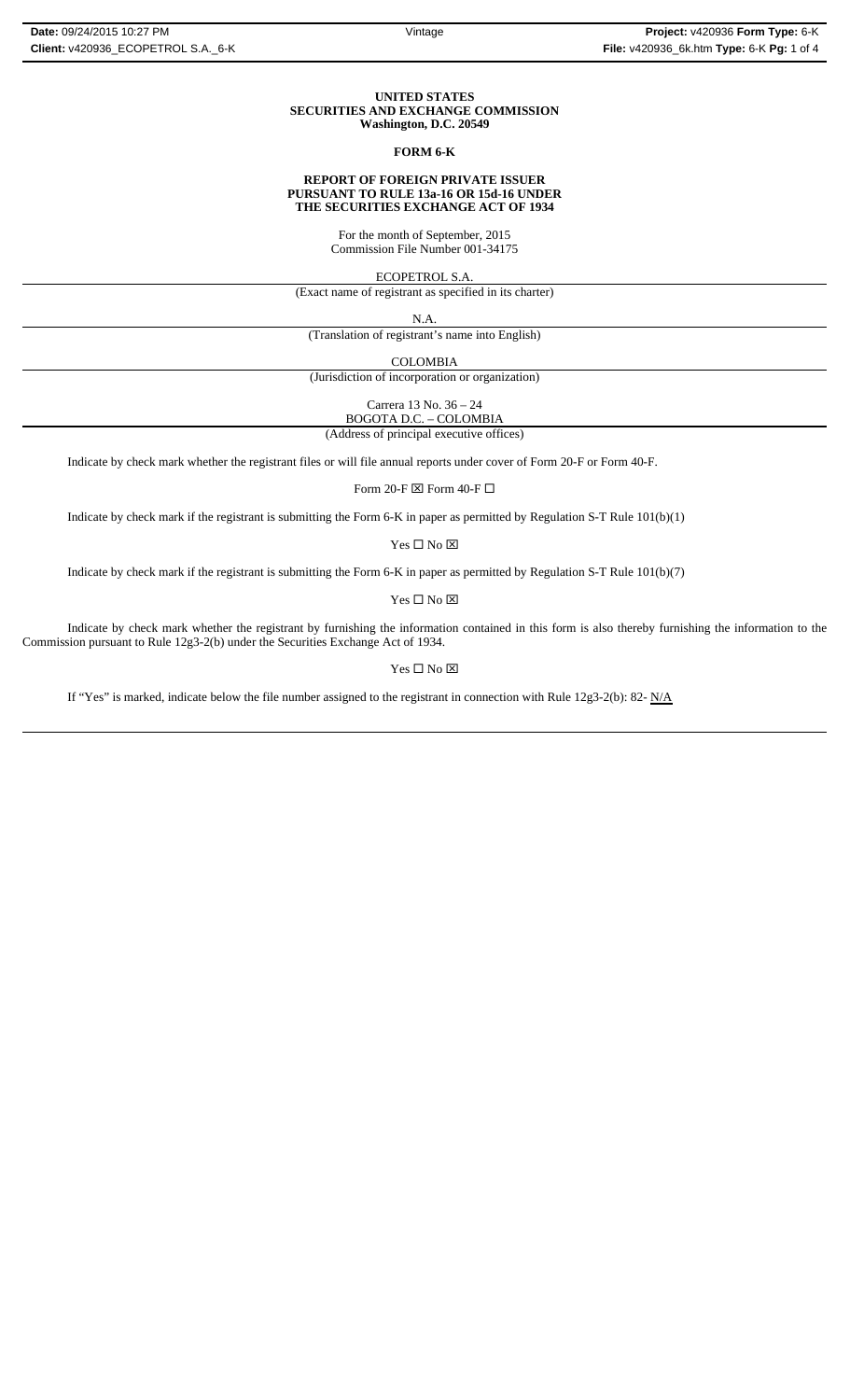# **Ecopetrol Publishes Offering Notice Regarding the Second Stage of the Equity Divestment Plan in Empresa de Energia de Bogota S.A E.S.P (EEB)**

Ecopetrol S.A. (BVC: ECOPETROL; NYSE: EC; TSX: ECP) hereby announces that on September 24, 2015, as required by the Divestment Regulation (*Reglamento de Enajenación*), the offering notice regarding the second stage of Ecopetrol's equity divestment plan in Empresa de Energia de Bogota S.A. E.S.P. was published in a newspaper of wide circulation in Colombia.

The purpose of the second stage of the equity divestment plan is to offer publicly, in Colombia and/or abroad, the shares that were not acquired by the special conditions offerees described in Article 3 of Law 226 of 1995 and Article 16, paragraph 3 of Law 789 of 2002, during the first stage of the equity divestment plan, which was carried out between May 19 and July 21 of the current year.

The public offering during the second stage will be carried out through an auction mechanism and will be conducted prior to the start of common stock trading on the Colombian Stock Exchange on October 9, 2015, in accordance with the provisions set forth in the Divestment Regulation (*Reglamento de Enajenación)* and its respective Addenda.

This equity divestment plan, which includes the second stage, was approved by the National Government through Decree 2305 of November 13, 2014, as previously reported via a press release.

*This announcement is not an offer of securities for sale in the United States. Securities may not be offered or sold in the United States absent registration under the U.S. Securities Act of 1933, or an exemption from registration. No public offering of securities has been or will be made in the United States and, accordingly, the securities will not be registered under the U.S. Securities Act of 1933. This announcement is being issued pursuant to Rule 135e of the U.S. Securities Act of 1933.*

# **Bogota, September 24, 2015**

---------------------------------------

*Ecopetrol is the largest company in Colombia and is an integrated oil and gas company; it is among the top 40 oil companies in the world and among the top four oil companies in Latin America. Besides Colombia – where it generates over 60% of the national production – it has exploration and production activities in Brazil, Peru, and the US (Gulf of Mexico). Ecopetrol owns the largest refinery in Colombia, most of the pipeline and multi-product pipeline network in the country, and is significantly increasing its participation in bio-fuels.* 

*This release contains statements that may be considered forward looking statements within the meaning of Section 27A of the U.S. Securities Act of 1933 and Section 21E of the U.S. Securities Exchange Act of 1934. All forward-looking statements, whether made in this release or in future filings or press releases or orally, address matters that involve risks and uncertainties, including in respect of the Company's prospects for growth and its ongoing access to capital to fund the Company's business plan, among others. Consequently, changes in the following factors, among others, could cause actual results to differ materially from those included in the forward-looking statements: market prices of oil and gas, our exploration and production activities, market conditions, applicable regulations, the exchange rate, Ecopetrol's competitiveness and the performance of Colombia's economy and industry, to mention a few. We do not intend, and do not assume any obligation to update these forward-looking statements.*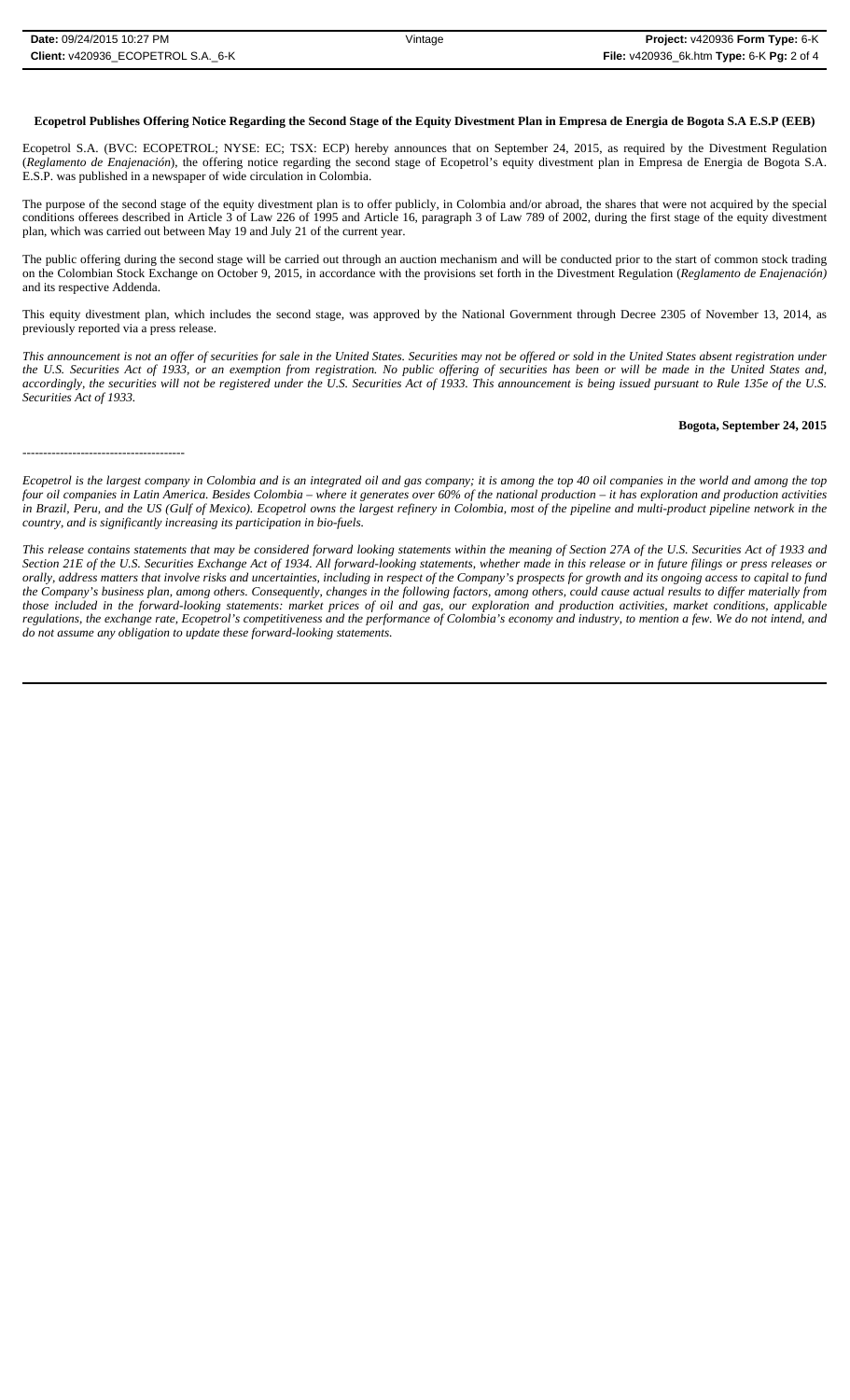**For further information, please contact:** 

**Head of Corporate Finance and Investor Relations (a)** María Catalina Escobar Phone: (+571) 234 5190 E-mail: investors@ecopetrol.com.co

**Media Relations (Colombia)**  Jorge Mauricio Tellez Phone: + 571-234-4329 e-mail: mauricio.tellez@ecopetrol.com.co